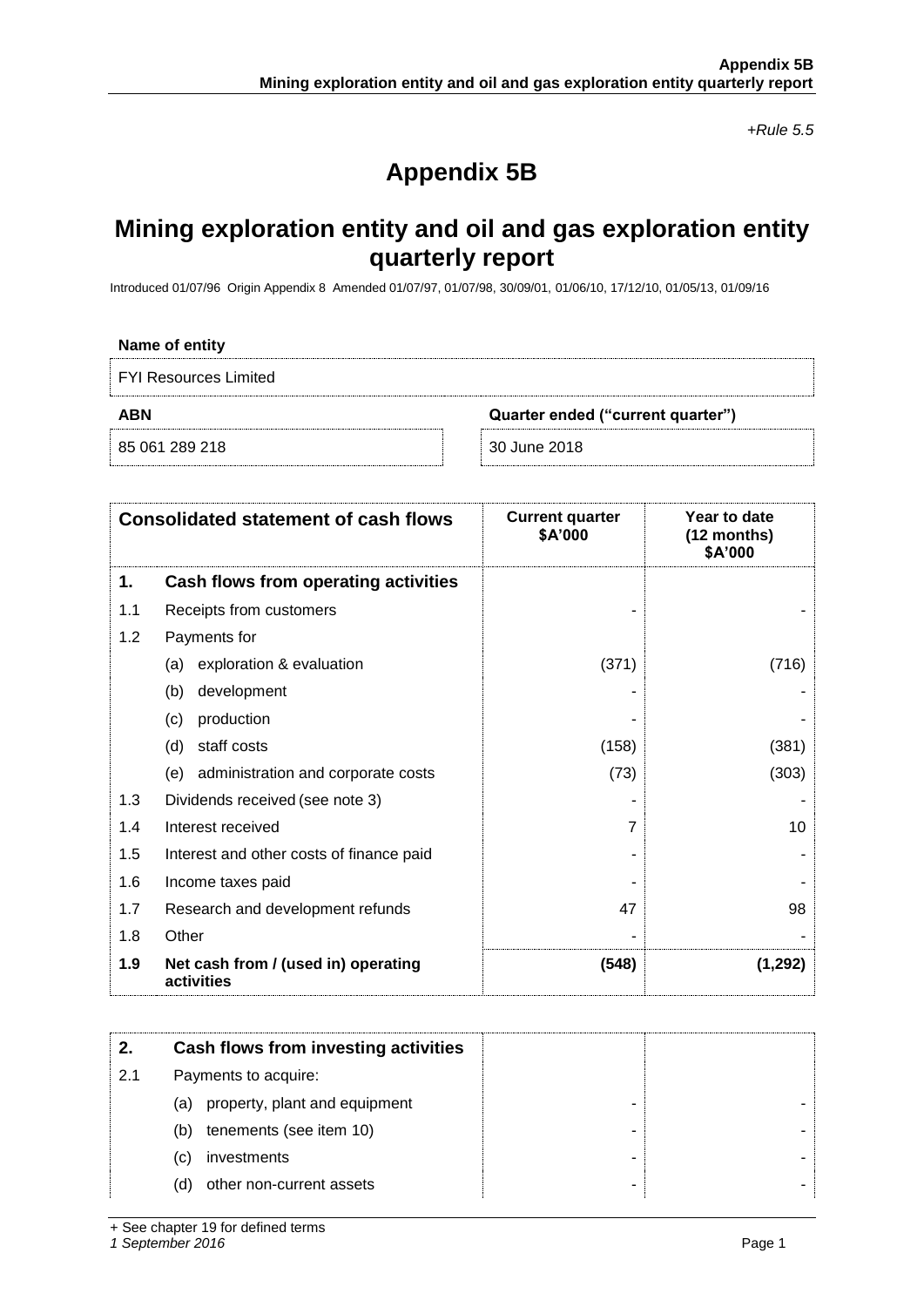|               | <b>Consolidated statement of cash flows</b>       | <b>Current quarter</b><br>\$A'000 | Year to date<br>(12 months)<br>\$A'000 |
|---------------|---------------------------------------------------|-----------------------------------|----------------------------------------|
| $2.2^{\circ}$ | Proceeds from the disposal of:                    |                                   |                                        |
|               | property, plant and equipment<br>(a)              |                                   |                                        |
|               | tenements (see item 10)<br>(b)                    |                                   |                                        |
|               | (c)<br>investments                                |                                   |                                        |
|               | other non-current assets<br>(d)                   |                                   |                                        |
| 2.3           | Cash flows from loans to other entities           |                                   |                                        |
| 2.4           | Dividends received (see note 3)                   |                                   |                                        |
| 2.5           | Other (provide details if material)               |                                   |                                        |
| 2.6           | Net cash from / (used in) investing<br>activities |                                   |                                        |

| 3.   | Cash flows from financing activities                                           |       |       |
|------|--------------------------------------------------------------------------------|-------|-------|
| 3.1  | Proceeds from issues of shares                                                 | 2,121 | 4,169 |
| 3.2  | Proceeds from issue of convertible notes                                       |       |       |
| 3.3  | Proceeds from exercise of share options                                        | 47    | 47    |
| 3.4  | Transaction costs related to issues of<br>shares, convertible notes or options | (144) | (266) |
| 3.5  | Proceeds from borrowings                                                       |       |       |
| 3.6  | Repayment of borrowings                                                        |       |       |
| 3.7  | Transaction costs related to loans and<br>borrowings                           |       |       |
| 3.8  | Dividends paid                                                                 |       |       |
| 3.9  | Other (provide details if material)                                            |       |       |
| 3.10 | Net cash from / (used in) financing<br>activities                              | 2,011 | 3,950 |

| 4.  | Net increase / (decrease) in cash and<br>cash equivalents for the period |       |         |
|-----|--------------------------------------------------------------------------|-------|---------|
| 4.1 | Cash and cash equivalents at beginning of<br>period                      | 1,433 | 238     |
| 4.2 | Net cash from / (used in) operating<br>activities (item 1.9 above)       | (548) | (1,292) |
| 4.3 | Net cash from / (used in) investing activities<br>(item 2.6 above)       |       |         |
| 4.4 | Net cash from / (used in) financing activities<br>(item 3.10 above)      | 2,011 | 3,950   |
| 4.5 | Effect of movement in exchange rates on<br>cash held                     |       |         |
| 4.6 | Cash and cash equivalents at end of<br>period                            | 2,896 | 2,896   |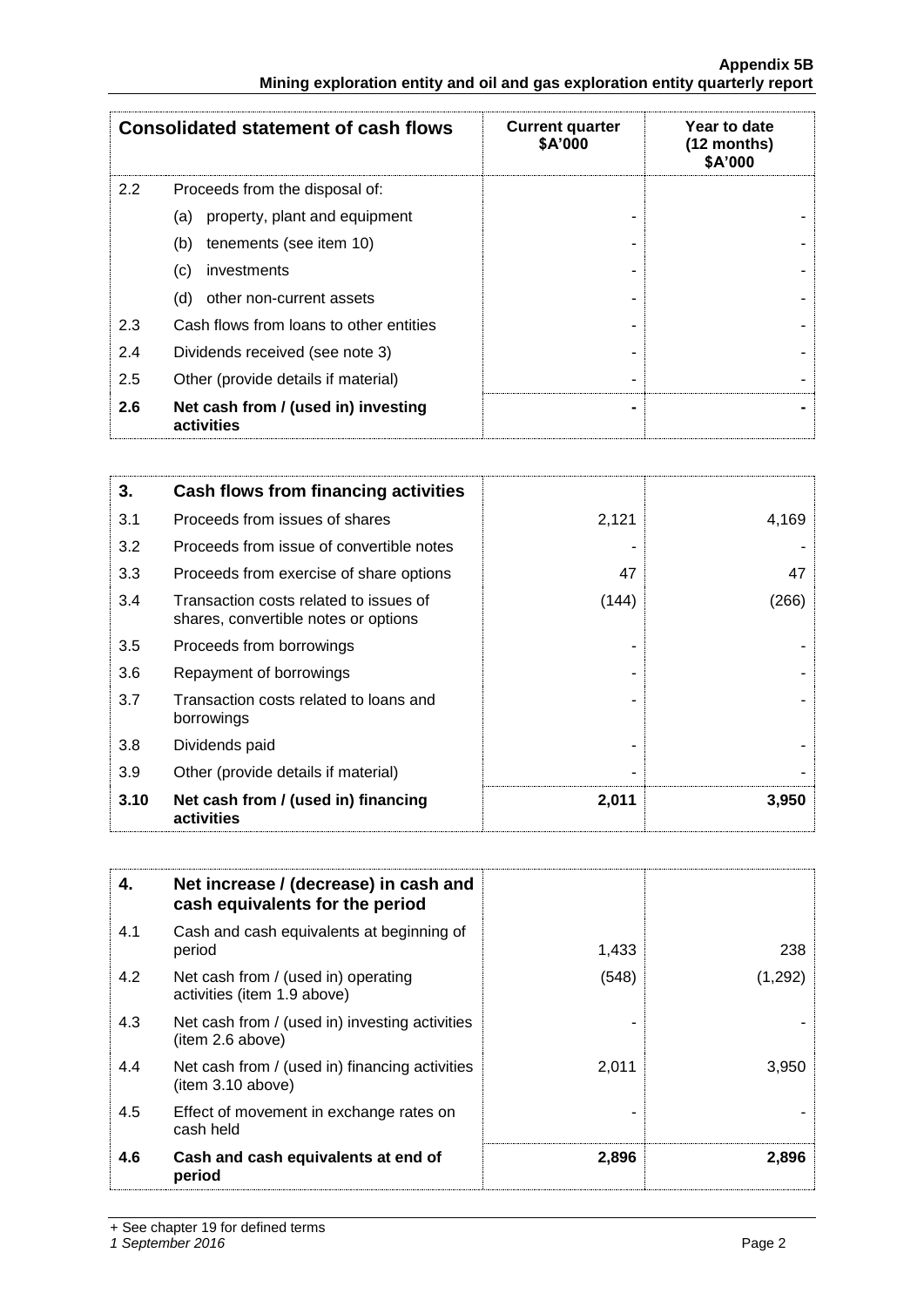| 5.<br>Reconciliation of cash and cash<br>equivalents<br>at the end of the quarter (as shown in the<br>consolidated statement of cash flows) to the<br>related items in the accounts |                                                                              | <b>Current quarter</b><br>\$A'000 | <b>Previous quarter</b><br>\$A'000 |
|-------------------------------------------------------------------------------------------------------------------------------------------------------------------------------------|------------------------------------------------------------------------------|-----------------------------------|------------------------------------|
| 5.1                                                                                                                                                                                 | <b>Bank balances</b>                                                         | 2.896                             | 1.433                              |
| 5.2                                                                                                                                                                                 | Call deposits                                                                |                                   |                                    |
| 5.3                                                                                                                                                                                 | <b>Bank overdrafts</b>                                                       |                                   |                                    |
| 5.4                                                                                                                                                                                 | Other (provide details)                                                      | -                                 |                                    |
| 5.5                                                                                                                                                                                 | Cash and cash equivalents at end of<br>quarter (should equal item 4.6 above) | 2,896                             | 1,433                              |

| 6.  | Payments to directors of the entity and their associates                                                    | <b>Current quarter</b><br><b>\$A'000</b> |
|-----|-------------------------------------------------------------------------------------------------------------|------------------------------------------|
| 6.1 | Aggregate amount of payments to these parties included in item 1.2                                          | 158                                      |
| 6.2 | Aggregate amount of cash flow from loans to these parties included<br>in item 2.3                           |                                          |
| 6.3 | Include below any explanation necessary to understand the transactions included in<br>items $6.1$ and $6.2$ |                                          |
|     | Payment of fees to executive and non-executive directors including outstanding fees accrued from            |                                          |

Payment of fees to executive and non-executive directors including outstanding fees accrued from prior years paid in this quarter.

## **7. Payments to related entities of the entity and their associates**

| <b>Current quarter</b><br>\$A'000 |
|-----------------------------------|
|                                   |
|                                   |

- 7.1 Aggregate amount of payments to these parties included in item 1.2
- 7.2 Aggregate amount of cash flow from loans to these parties included in item 2.3
- 7.3 Include below any explanation necessary to understand the transactions included in items 7.1 and 7.2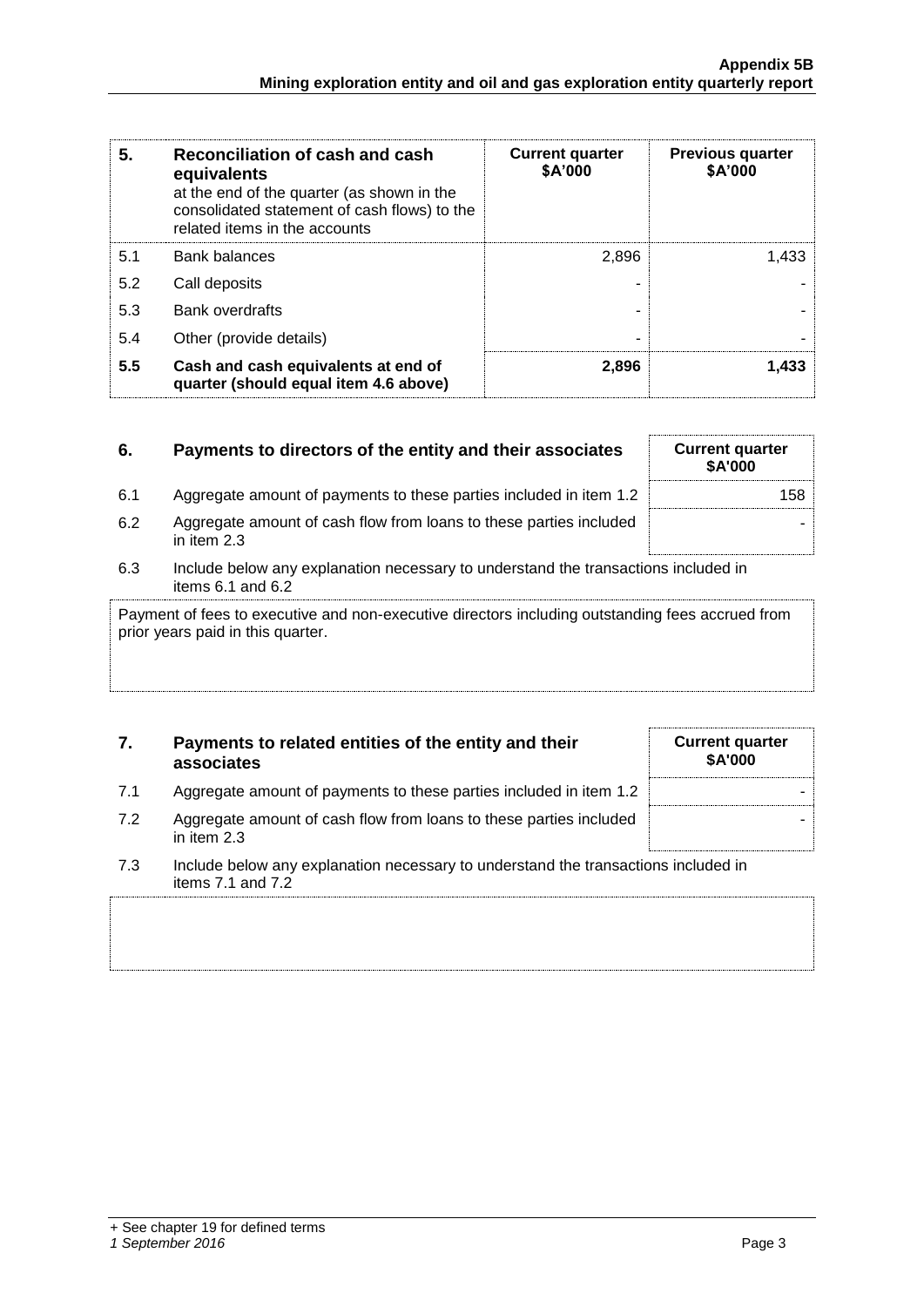| 8.  | <b>Financing facilities available</b><br>Add notes as necessary for an<br>understanding of the position           | <b>Total facility amount</b><br>at quarter end<br>\$A'000 | Amount drawn at<br>quarter end<br>\$A'000 |
|-----|-------------------------------------------------------------------------------------------------------------------|-----------------------------------------------------------|-------------------------------------------|
| 8.1 | Loan facilities                                                                                                   | -                                                         |                                           |
| 8.2 | Credit standby arrangements                                                                                       | -                                                         |                                           |
| 8.3 | Other (please specify)                                                                                            | -                                                         |                                           |
|     | الرسم المفهوم فمحمولا متساويها والمقاوين المساوي المتحاطم ومقافاته فأستمر والمستقطع والمستقاد والمساوية والمساوية |                                                           |                                           |

8.4 Include below a description of each facility above, including the lender, interest rate and whether it is secured or unsecured. If any additional facilities have been entered into or are proposed to be entered into after quarter end, include details of those facilities as well.

| 9.  | <b>Estimated cash outflows for next quarter</b> | \$A'000 |
|-----|-------------------------------------------------|---------|
| 9.1 | Exploration and evaluation                      | (450)   |
| 9.2 | Development                                     |         |
| 9.3 | Production                                      |         |
| 9.4 | Staff costs                                     | (68)    |
| 9.5 | Administration and corporate costs              | (112)   |
| 9.6 | Other (provide details if material)             |         |
| 9.7 | <b>Total estimated cash outflows</b>            | (630)   |

| 10.  | <b>Changes in</b><br>tenements<br>(items 2.1(b) and<br>$2.2(b)$ above)                            | <b>Tenement</b><br>reference<br>and<br><b>location</b> | <b>Nature of interest</b> | Interest at<br>beginning<br>of quarter | <b>Interest</b><br>at end of<br>quarter |
|------|---------------------------------------------------------------------------------------------------|--------------------------------------------------------|---------------------------|----------------------------------------|-----------------------------------------|
| 10.1 | Interests in mining<br>tenements and<br>petroleum tenements<br>lapsed, relinquished<br>or reduced |                                                        |                           |                                        |                                         |
| 10.2 | Interests in mining<br>tenements and<br>petroleum tenements<br>acquired or increased              |                                                        |                           |                                        |                                         |